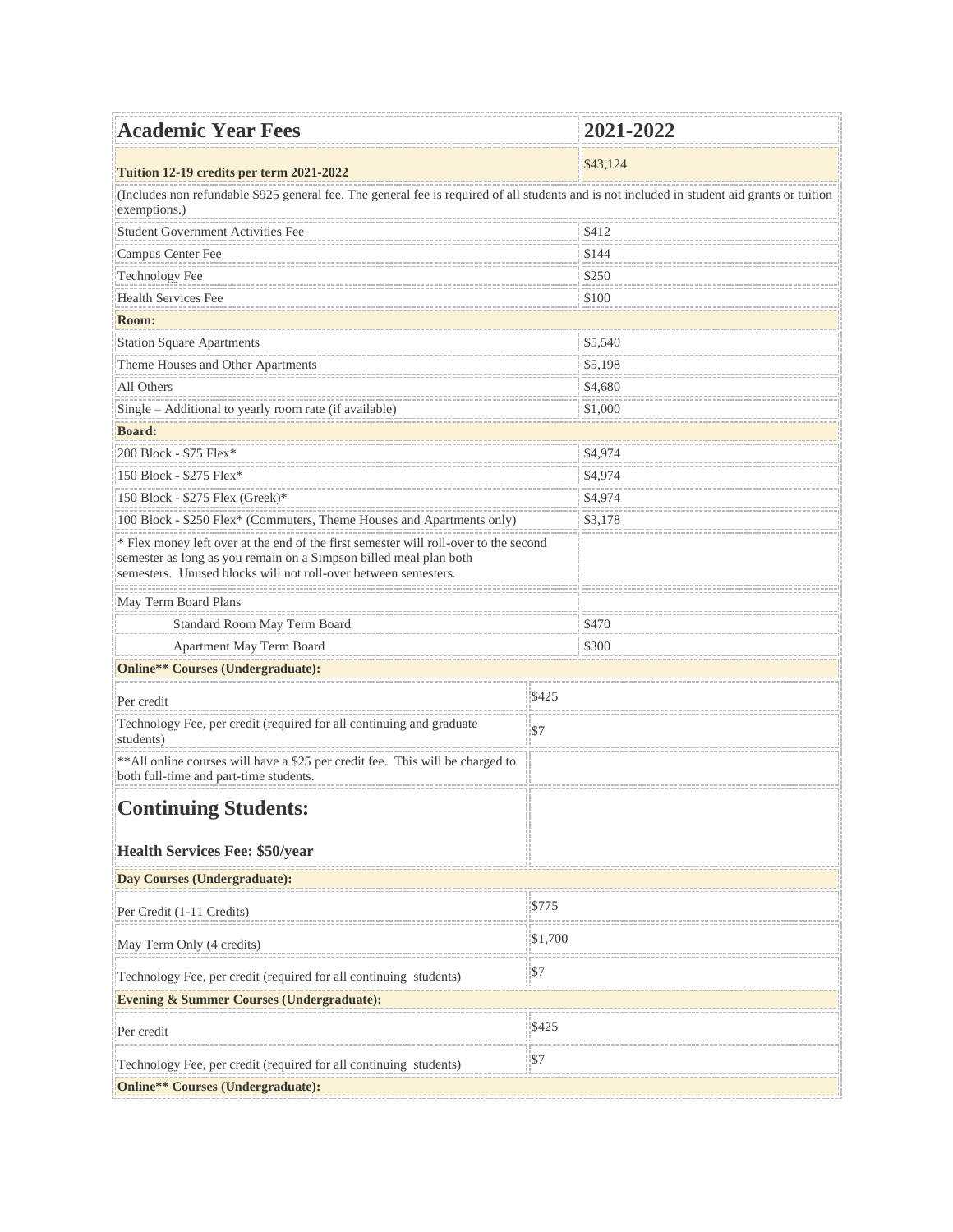| Per credit                                                                                                                                                                                                                               | \$425 |  |  |  |
|------------------------------------------------------------------------------------------------------------------------------------------------------------------------------------------------------------------------------------------|-------|--|--|--|
| Technology Fee, per credit (required for all continuing and graduate<br>students)                                                                                                                                                        | \$7   |  |  |  |
| ** All online courses will have a 25 per credit fee. This will be charged to<br>both full-time and part-time students.                                                                                                                   |       |  |  |  |
| <b>Students 65 years or over</b>                                                                                                                                                                                                         |       |  |  |  |
| Per credit (Students 65 years or older may audit an Evening or Day<br>undergraduate or graduate course tuition-free or for credit at the audit tuition \$425<br>rate on a space available basis and limited to one course per semester.) |       |  |  |  |
| If auditing, no charge except lab charges                                                                                                                                                                                                |       |  |  |  |
| <b>Graduate*** Students:</b>                                                                                                                                                                                                             |       |  |  |  |
| <b>Master of Arts in Criminal Justice (MACJ)</b>                                                                                                                                                                                         |       |  |  |  |
| Total of 36 Credit Hours                                                                                                                                                                                                                 |       |  |  |  |
| Per Credit                                                                                                                                                                                                                               | 565   |  |  |  |
| Technology Fee, per credit (required for all continuing and graduate<br>students)                                                                                                                                                        | \$7   |  |  |  |
| <b>Master of Arts in Teaching (MAT)</b>                                                                                                                                                                                                  |       |  |  |  |
| Minimum of 42 Credit Hours                                                                                                                                                                                                               |       |  |  |  |
| Per credit                                                                                                                                                                                                                               | \$555 |  |  |  |
| Background Check Fee                                                                                                                                                                                                                     | \$42  |  |  |  |
| Technology Fee, per credit (required for all continuing and graduate<br>students)                                                                                                                                                        | \$7   |  |  |  |
| <b>Master of Music in Choral Conducting (MMCC)</b>                                                                                                                                                                                       |       |  |  |  |
| Total of 36 Credit Hours                                                                                                                                                                                                                 |       |  |  |  |
| Per Credit                                                                                                                                                                                                                               | \$800 |  |  |  |
| Summer Recital Fee                                                                                                                                                                                                                       | \$500 |  |  |  |
| Technology Fee, per credit (required for all continuing and graduate<br>students)                                                                                                                                                        | \$7   |  |  |  |
| *** All Graduate Programs have a one-time Matriculation fee of \$125.00                                                                                                                                                                  |       |  |  |  |
| ***Graduate students enrolled in a graduate program will be billed at the<br>graduate rate for all courses                                                                                                                               |       |  |  |  |

| Other Fees (per semester unless otherwise specified)                             |               |
|----------------------------------------------------------------------------------|---------------|
| Overload (per credit over 19 credits. Students taking a fifth four credit course | $\sqrt{8925}$ |
| will be billed for four credits of overload)                                     |               |